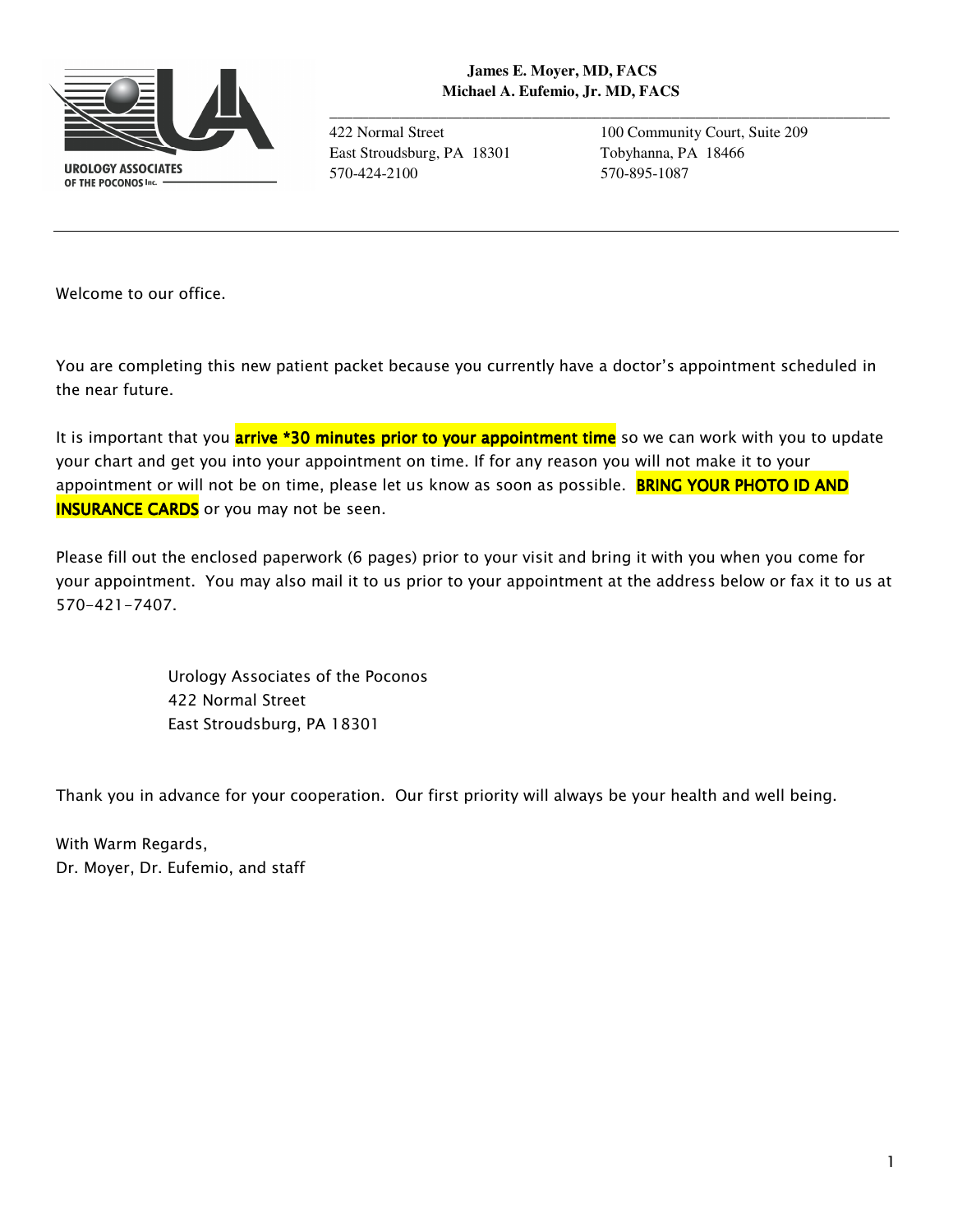

**James E. Moyer, MD, FACS Michael A. Eufemio, Jr. MD, FACS** 

422 Normal Street 100 Community Court, Suite 209 East Stroudsburg, PA 18301 Tobyhanna, PA 18466 570-424-2100 570-895-1087

**\_\_\_\_\_\_\_\_\_\_\_\_\_\_\_\_\_\_\_\_\_\_\_\_\_\_\_\_\_\_\_\_\_\_\_\_\_\_\_\_\_\_\_\_\_\_\_\_\_\_\_\_\_\_\_\_\_\_\_\_\_\_\_\_\_**

| <b>Registration Form:</b>                                                                           |         |      |        |      |  |
|-----------------------------------------------------------------------------------------------------|---------|------|--------|------|--|
| Name: (Last)                                                                                        | (First) |      | MI:    |      |  |
| <b>Mailing Address:</b>                                                                             | City:   |      | State: | Zip: |  |
| Circle primary phone to call Home Phone: _____________________ Cell Phone: ________________________ |         |      |        |      |  |
|                                                                                                     |         |      |        |      |  |
| Birth date:                                                                                         | Sex:    | Age: |        |      |  |
|                                                                                                     |         |      |        |      |  |
|                                                                                                     |         |      |        |      |  |
|                                                                                                     |         |      |        |      |  |
|                                                                                                     |         |      |        |      |  |
| PRIMARY INSURANCE                                                                                   |         |      |        |      |  |
|                                                                                                     |         |      |        |      |  |
|                                                                                                     |         |      |        |      |  |
|                                                                                                     |         |      |        |      |  |
|                                                                                                     |         |      |        |      |  |
|                                                                                                     |         |      |        |      |  |
|                                                                                                     |         |      |        |      |  |
|                                                                                                     |         |      |        |      |  |
| ADDITIONAL INSURANCE? Yes_____ No_____                                                              |         |      |        |      |  |
|                                                                                                     |         |      |        |      |  |
|                                                                                                     |         |      |        |      |  |
|                                                                                                     |         |      |        |      |  |
| City: __________________________________ State: ________________ Zip:___________                    |         |      |        |      |  |
|                                                                                                     |         |      |        |      |  |
|                                                                                                     |         |      |        |      |  |
|                                                                                                     |         |      |        |      |  |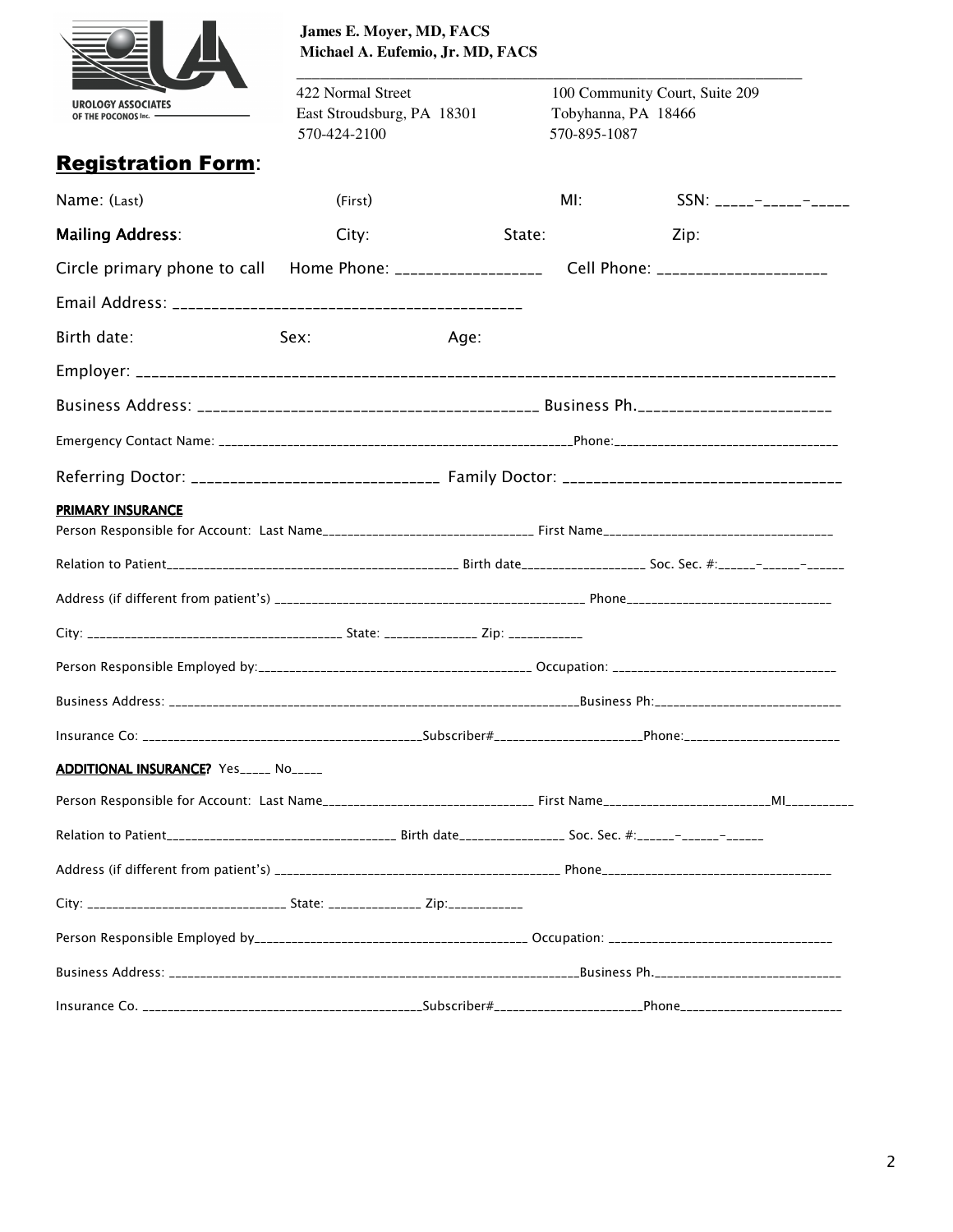*CURRENT MEDICATIONS–Please list ALL medications you are currently taking including over the counter meds. Attach list if necessary.* 

| Drug Name:                                                                                                           | Strength: | Directions/How you take it: |                |                                    |              |  |
|----------------------------------------------------------------------------------------------------------------------|-----------|-----------------------------|----------------|------------------------------------|--------------|--|
|                                                                                                                      |           |                             |                |                                    |              |  |
|                                                                                                                      |           |                             |                |                                    |              |  |
| ----------------------------                                                                                         |           |                             |                |                                    |              |  |
| -----------------------------                                                                                        |           |                             |                |                                    |              |  |
|                                                                                                                      |           |                             |                |                                    |              |  |
|                                                                                                                      |           |                             |                |                                    |              |  |
| ALLERGIES - Please list ALL types including SEASONAL, PET DANDER, and FOODS                                          |           |                             |                |                                    |              |  |
|                                                                                                                      |           |                             |                |                                    |              |  |
| <b>SOCIAL HISTORY</b> (please circle one)                                                                            |           |                             |                |                                    |              |  |
| <b>Marital Status:</b><br>Married<br><b>Single</b>                                                                   | Divorced  |                             |                | Widowed Legally Separated Annulled | Life Partner |  |
| <b>Smokeless Tobacco Use: Yes</b><br>No                                                                              |           |                             |                |                                    |              |  |
| Tobacco per day: None Yes (#_______Packs/day ______Cigarettes/day) lf you previously stopped, When? ________________ |           |                             |                |                                    |              |  |
| How many caffeinated drinks do you have each day? 0                                                                  |           | 1                           | $\overline{2}$ | 3                                  | $4+$         |  |
| Do you drink alcohol? Yes (how many a day_________________)                                                          |           | Not Anymore                 |                | Never Drank                        |              |  |
|                                                                                                                      |           |                             |                | No                                 |              |  |
|                                                                                                                      |           |                             |                |                                    |              |  |
| * Sorry for the inconvenience. Race, Language, and Ethnicity are requirements from the government.                   |           |                             |                |                                    |              |  |
| Have you had a blood transfusion?                                                                                    | Yes       | No                          |                |                                    |              |  |
|                                                                                                                      |           |                             |                |                                    |              |  |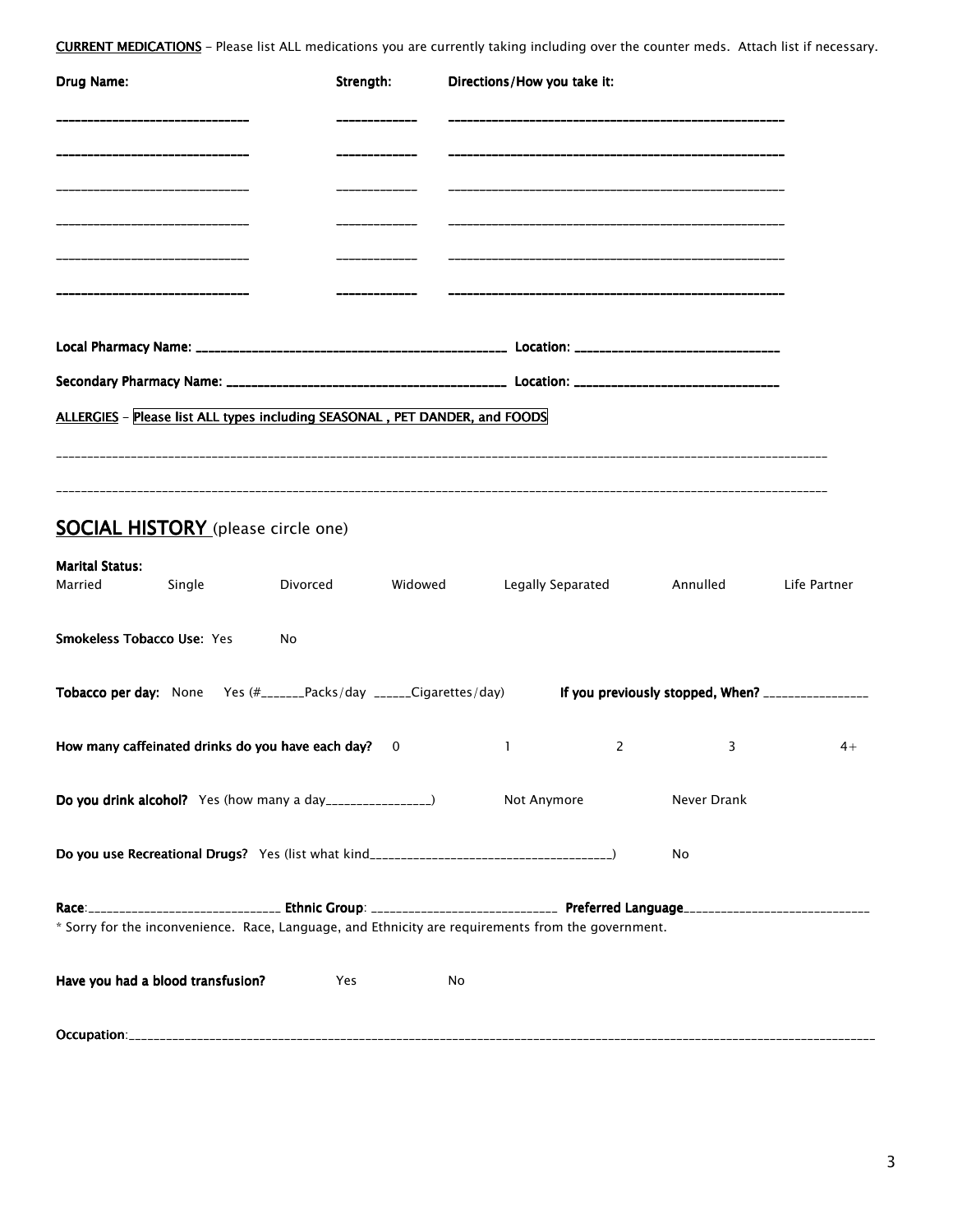## *REVIEW OF SYSTEMS*

*Please CIRCLE if you CURRENTLY* have any of the following diseases or conditions

| Constitutional:            | fever               | weight loss     | weight gain         | night sweats     | loss of energy |
|----------------------------|---------------------|-----------------|---------------------|------------------|----------------|
| Ears, Nose, Mouth, Throat: | blurry vision       | cataracts       | blind               |                  |                |
| Cardiovascular:            | swelling            | chest pain      | irregular heartbeat |                  |                |
| <b>Respiratory:</b>        | shortness of breath | wheezing        | cough               |                  |                |
| Gastrointestinal:          | abdominal pain      | nausea/vomiting |                     | change in bowels |                |
| Genitourinary:             | pelvic pain         | incontinence    | frequency           | retention        | blood in urine |
| Musculoskeletal:           | sore muscles        | back pain       | arthritis           |                  |                |
| Skin:                      | rash                | dry skin        | bruising            | lesions/ulcers   |                |
| Neurological:              | dizziness           | forgetfulness   | loss of balance     | depression       |                |
| Hematologic/Lymphatic:     | swollen glands      | bleeds easily   | blood clots         |                  |                |

### PATIENT'S HEIGHT: \_\_\_\_\_\_\_\_\_\_\_\_ PATIENT'S WEIGHT: \_\_\_\_\_\_\_\_

### *PAST MEDICAL HISTORY*

*Please CIRCLE if you have or have had any of the following diseases or conditions:* 

*Cardiovascular GI Musculoskeletal Musculoskeletal Tumors Deep Vein Thrombosis Fibromyalgia Colon Cancer Hypertension GU Neurological/Psych Neurological/Psych Gastric Cancer* 

**Endocrine/Metabolic** *Chronic Renal Failure Chronic Renal Failure Chronic Renal Failure Anxiety Chronic Renal Failure Anxiety Chronic Renal Failure Anxiety Chronic Renal Failure Anxiet Diabetes Mellitus, Hypogonadism Migraine Lymphoma non-insulin dependent Kidney Stones Multiple Sclerosis Ovarian Cancer Diabetes Mellitus, Prostate Cancer Parkinson's Uterine Cancer*  **insulin dependent** Seizures **Seizures Seizures** *Gout GYN/OB Stroke Hyperthyroidism- increase Breast Cancer Hypothyroidism- decreased Menopause Respiratory Respiratory* 

*Hepatitis A HEENT COPD Hepatitis B Blindness Emphysema Hepatitis C Deafness Pneumonia High Cholesterol Glaucoma Sleep Apnea* 

- *Atrial Fibrillation Colitis Arthritis Brain Tumor Congestive Heart Failure GERD Back Pain Breast Cancer Coronary Artery Disease Inflammatory Bowel Disease Disk Disease Cervical Cancer* 
	- *Bladder Infection Alcoholism Leukemia*

 *Uterine Fibroids Asthma* 

*General Bronchitis* 

*Heart Attack Fibrocystic Breast Disease*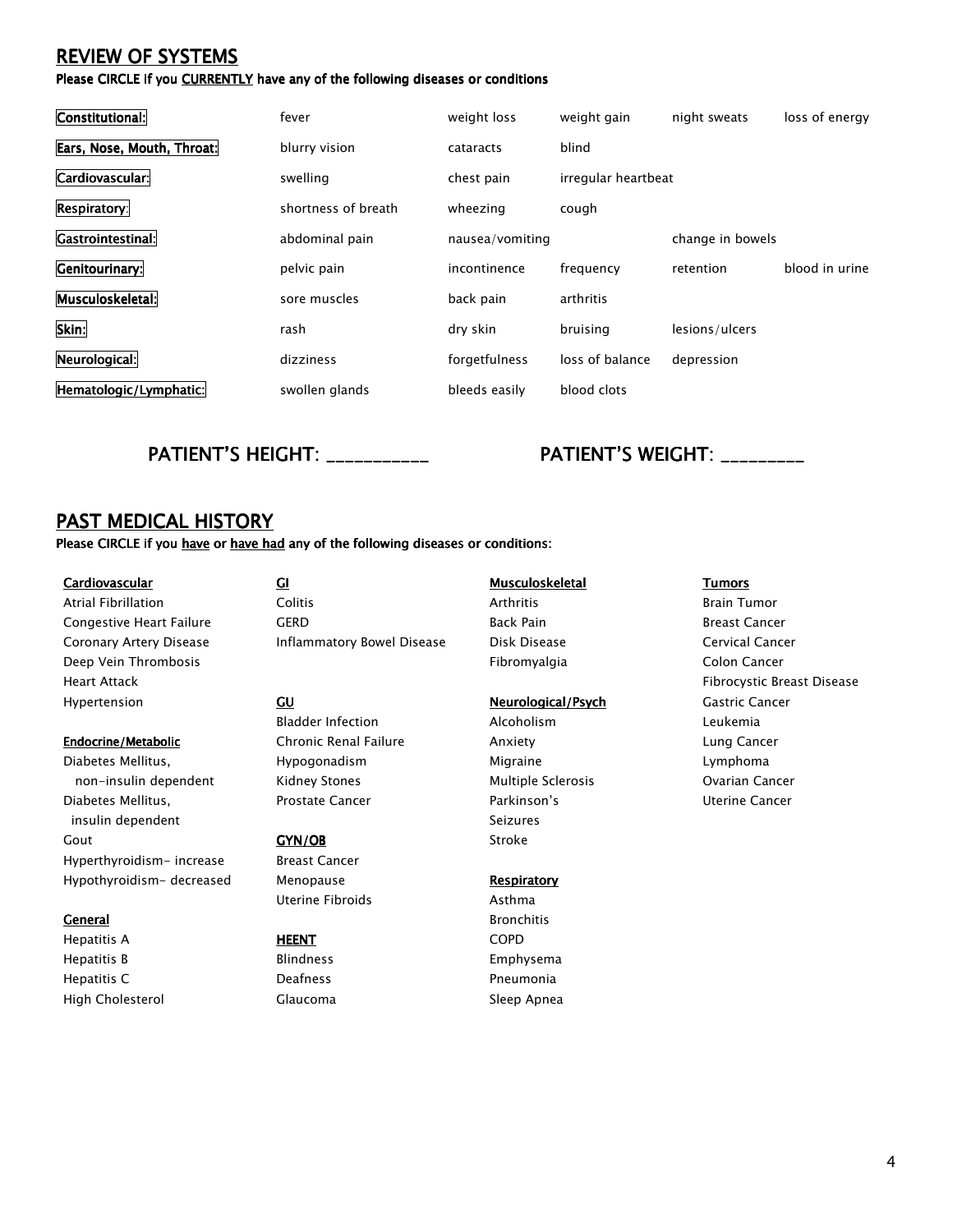# *SURGICAL HISTORY*

### *Please CIRCLE if you have had any of the following surgeries and date of surgery:*

### *Cadiovascular GU HEENT Respiratory Respiratory*

*Appendectomy GYN Disc Surgery Cholecystectomy Breast Surgery Hip Surgery Colon Resection Delivery Vaginal Knee Surgery*  Colonoscopy (in past 9 years) Delivery Cesarean Rotator Cuff Surgery Gall Bladder **Figure 3 and Hysterectomy-Complete** Other **Complete** Other **Complete** 2 and Bladder *Hemorrhoidectomy Hysterectomy-Partial Inguinal Herniorphaphy Tubal Ligation Bilateral* 

*Angioplasty Biopsy Prostate Cataract Surgery Lung Surgery*  CABG (Heart Bypass) ESWL, Stone Blasting Nasal Surgery Other 2011 2011 2012 2014 **Defibulator Matter Contract Contract Contract Contract Contract Contract Contract Contract Contract Contract Contract Contract Contract Contract Contract Contract Contract Contract Contract Contract Contract Contract Co** *Pacemaker Insertion Needle Biopsy Prostate Tonsil Surgery Skin Stents Nephrectomy Other\_\_\_\_\_\_\_\_\_\_\_\_\_\_\_\_ Basal Cell Carcinoma Other\_\_\_\_\_\_\_\_\_\_\_\_\_\_\_\_ Penile Implant Melanoma*  **General** Prostate Seed Implant **CENE CENE ARE A COMPLEMENT COMPLEMENT COMPLEMENT COMPLEMENT COMPLEMENT COMPLEMENT** *Laminectomy Radical Prostatectomy Musculoskeletal Musculoskeletal Pilonidal Cyst Incision Stone Extraction Arthroscopic Knee Surgery Other\_\_\_\_\_\_\_\_\_\_\_\_\_\_\_\_ Vasectomy Back Surgery* 

*Other\_\_\_\_\_\_\_\_\_\_\_\_\_\_\_\_* 

 *Other\_\_\_\_\_\_\_\_\_\_\_\_\_\_\_\_ Carpal Tunnel Surgery GI Cervical Spine Surgery* 

**Penectomy (date)** *Penectomy (date) Benectomy (date)* **<b>***Squamous Cell Carcinoma* 

| Other: |  |  |  |
|--------|--|--|--|
|        |  |  |  |
|        |  |  |  |

*\_\_\_\_\_\_\_\_\_\_\_\_\_\_\_\_\_\_\_\_\_\_\_\_\_\_\_\_\_\_\_\_\_\_\_\_\_\_\_\_\_\_\_\_\_\_\_\_\_\_\_\_\_\_\_\_\_\_\_\_\_\_\_\_\_\_\_\_\_\_\_\_\_\_\_\_\_\_\_\_\_\_\_\_\_\_\_\_\_\_\_\_\_\_\_\_\_\_\_\_\_\_\_\_\_\_\_\_\_\_\_\_\_\_\_\_\_\_\_\_\_\_\_* 

## *FAMILY HISTORY*

### Please indicate which family member has/had any of the following NOT including yourself :

*(Mother, Father, Sister, Brother, Grandmother, Grandfather, Uncle, Aunt)* 

| <b>Alcoholism</b>                                        |                                              |  |                                                     |                                                    |  |  |  |
|----------------------------------------------------------|----------------------------------------------|--|-----------------------------------------------------|----------------------------------------------------|--|--|--|
| <b>Arthritis</b>                                         |                                              |  |                                                     |                                                    |  |  |  |
| <b>Bedwetting</b>                                        | _______________________________              |  | Leukemia                                            |                                                    |  |  |  |
| <b>Bladder Cancer</b>                                    | _______________________________              |  | Malignant Melanoma _____________________________    |                                                    |  |  |  |
| <b>BPH</b> (prostate)<br>_______________________________ |                                              |  | Multiple Sclerosis_________________________________ |                                                    |  |  |  |
|                                                          | Cancer (site unknown) _____________________  |  |                                                     | Laryngeal Cancer _________________________________ |  |  |  |
|                                                          | Crohn's Disease ____________________________ |  |                                                     | Pancreatic Cancer_________________________________ |  |  |  |
| <b>Depression</b>                                        | _______________________________              |  |                                                     | Prostate Cancer _________________________________  |  |  |  |
| <b>Diabetes</b>                                          | ________ <b>______________________</b>       |  | <b>Stroke</b>                                       |                                                    |  |  |  |
| Gout                                                     | ________________________________             |  |                                                     |                                                    |  |  |  |
| <b>Heart Attack</b>                                      | ________________________________             |  | <b>Tuberculosis</b>                                 | ___________________________________                |  |  |  |
| Hypertension                                             | _______________________________              |  |                                                     | Uterine Cancer ________________________________    |  |  |  |
|                                                          |                                              |  |                                                     |                                                    |  |  |  |
|                                                          |                                              |  |                                                     |                                                    |  |  |  |
|                                                          |                                              |  |                                                     |                                                    |  |  |  |
|                                                          |                                              |  |                                                     |                                                    |  |  |  |
| Father:<br>$\Box$ alive                                  | $\Box$ deceased                              |  |                                                     |                                                    |  |  |  |
| Mother: $\Box$ alive                                     | $\Box$ deceased                              |  |                                                     |                                                    |  |  |  |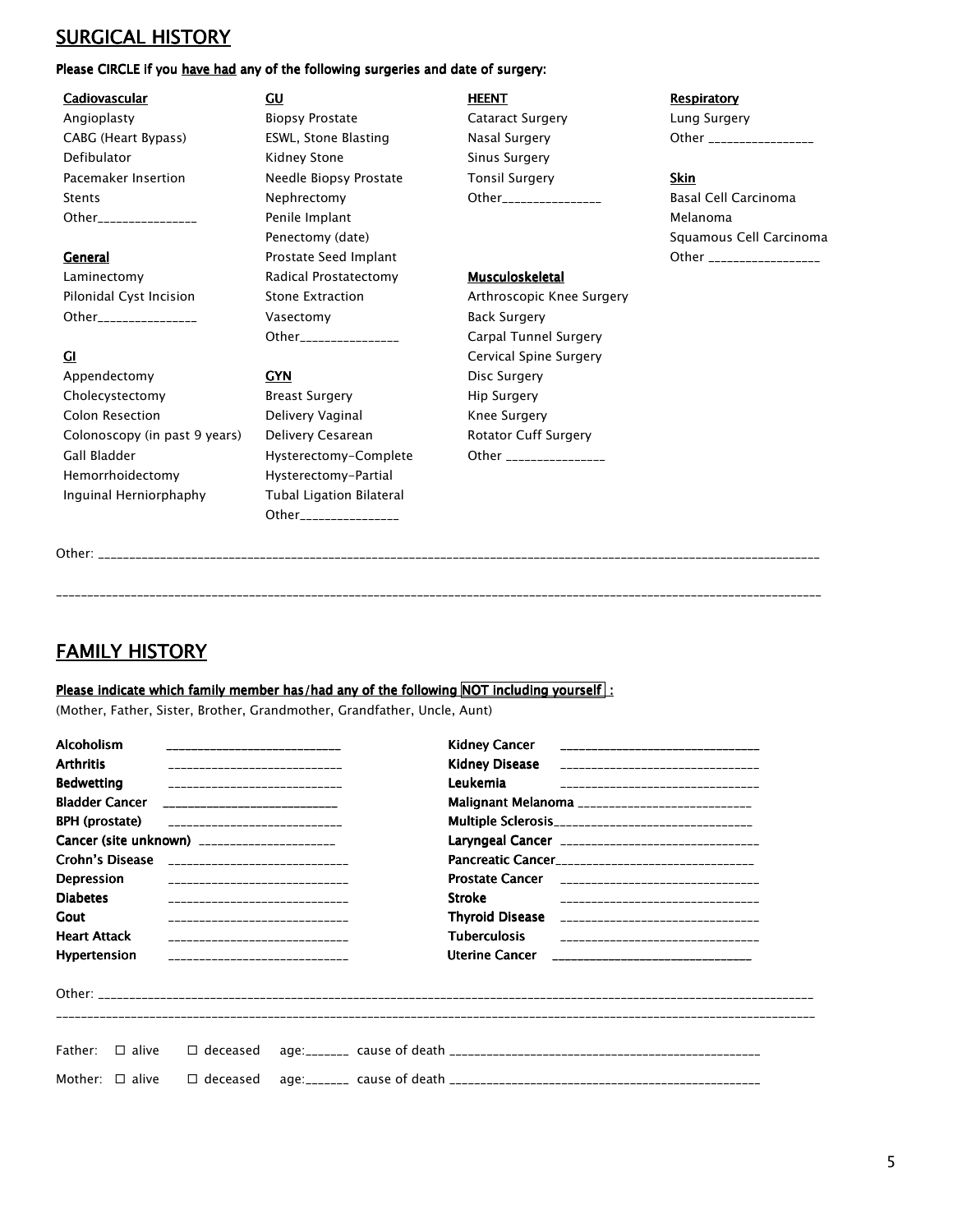

**\_\_\_\_\_\_\_\_\_\_\_\_\_\_\_\_\_\_\_\_\_\_\_\_\_\_\_\_\_\_\_\_\_\_\_\_\_\_\_\_\_\_\_\_\_\_\_\_\_\_\_\_\_\_\_\_\_\_\_\_\_\_\_\_\_\_\_\_\_\_\_\_**

East Stroudsburg, PA 18301 Tobyhanna, PA 18466 570-424-2100 570-895-1087

422 Normal Street 100 Community Court, Suite 209

### **Patient Financial Responsibility Agreement**

Please arrive **30 minutes** prior to the scheduled time for your first appointment and **15 minutes** before all other appointments. If you are unable to keep your appointment, please call 24 hours before your scheduled time. We reserve the right to apply a \$75 fee to your bill for a No Show appointment.

Payment for services is expected at the time they are rendered unless alternative arrangements have been approved in advance, this does includes your copay. We participate with most major insurance carriers. If you have any questions regarding whether we participate in a particular insurance, please don't hesitate to call our office. As a courtesy, we will file office and hospital charges with your insurance carrier(s). Your policy is a contract between you and your carrier; therefore it is your responsibility to understand your coverage, deductible, and coinsurance. All self-pay patients will be asked to pay before services are provided. By signing this letter below, you are authorizing that all insurance benefits be paid directly to Urology Associates of the Poconos, Inc. We accept cash, checks, and most major credit cards. Failure to provide onsite payment may result in a reschedule of your appointment and an additional \$5 processing fee. Returned checks will result in a \$35 fee. Outstanding balances older than 30 days are subject to additional collection fees and accrued interest charges of 1.5 % per month.

HMO insurance patients, please plan in advance by contacting your Primary Care Physician so the INSURANCE REFERRAL is available prior to your visit. **We are unable to see you without this documentation and we will need to reschedule your appointment.** If tests are ordered, or additional follow up appointments are made, please contact your Primary Care Physician regarding additional referrals.

We realize that temporary financial problems may impede timely payment of your account. If such problems do arise, please contact us promptly for assistance in making arrangements for payment. We reserve the right to refuse to see patients with balances over \$250, and who are not making arranged payments. If you have an unpaid balance at the end of a billing cycle and you have not made payment arrangements, we will apply a \$25 collection fee.

Printed Name:

Signature: Date